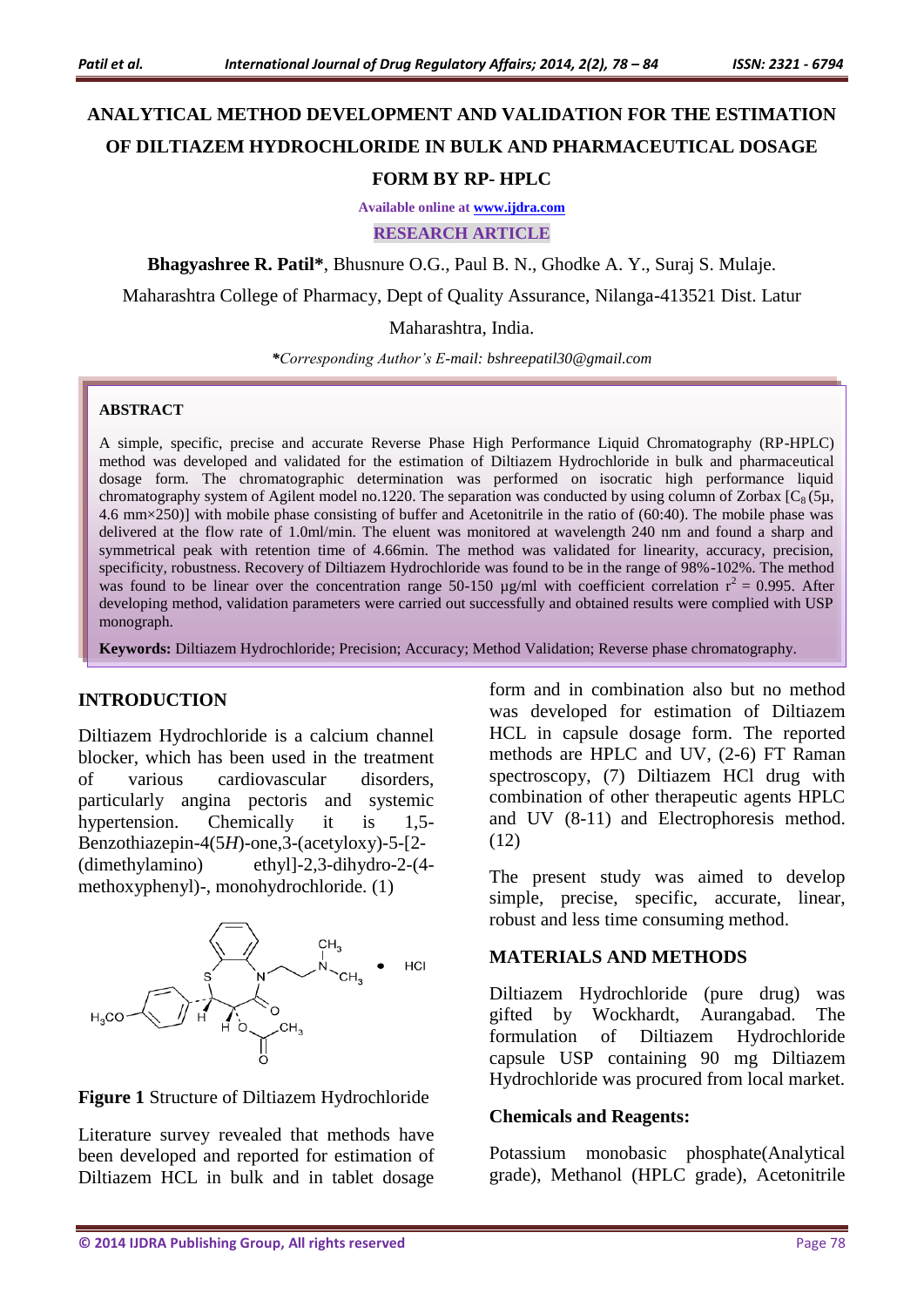(HPLC grade), Triethylamine (Analytical grade), and Water (HPLC grade) were purchased from Research –Lab Fine Chem Industries, Mumbai.

### **Experimental Conditions:**

Quantitative HPLC was performed on isocratic HPLC of Agilent model no. 1220 with Ezchrom elite software G 4286B-1220 infinity isocratic LC manual injector with variable wavelength detector. For method development several trials were carried out. After many trials, the chromatographic conditions were decided. The separation was conducted by using column of Zorbax  $[C_8(5\mu, 4.6 \text{ mm} \times 250)]$ with mobile phase consisting of buffer and Acetonitrile in the ratio of (60:40). The mobile phase delivered at the flow rate of 1.0ml/min. The eluent was monitored at wavelength 240 nm and found a sharp and symmetrical peak with retention time of 4.66 min. The run time observed was 10 min.

### **Preparation of standard solution**:

Transferred an accurately weighed quantity of about 60 mg of Diltiazem hydrochloride into a clean dry 50 ml volumetric flask & methanol was added to dissolve the content and make up the volume with methanol, 1ml of resulting solution was diluted to 50ml with methanol.  $(12 \text{ µg/ml})$ 

# **Preparation of sample solution:**

Accurately Weighed 5 Capsules and transferred the powder of capsule 213.28 mg. Grinded the contents thoroughly, and transferred an accurately weighed portion, equivalent to about 60 mg of Diltiazem hydrochloride to a 100 ml volumetric flask. Added methanol and make up the volume of volumetric flask, and shake by mechanical means for 30 minutes. Sonicated the resulting solution for 10 minutes to complete the extraction and then diluted 1.12 ml of resulting solution to 100 ml methanol (12µg/ml).

### **Diluent:**

The methanol was used as diluent.

### **Method Validation**

Validation is an act of proving that any procedure, process, equipment, material, activity or system performs as expected under given set of conditions and also give the required accuracy, precision, sensitivity, etc

### **System suitability test:**

Standard solution of Diltiazem Hydrochloride injected five times into the HPLC system. The system suitability parameters were evaluated and found to be within the limits.

### **Precision:**

The Precision of the method was demonstrated by system precision, method precision and intermediate precision. In system precision, the standard solution injected five times as per procedure. In method precision six replicate injections of the standard solution and sample solution prepared as per the proposed method and chromatograms were recorded. In Intermediate precision was performed on different day by using different column of same dimensions.

### **Accuracy:**

Accuracy is calculated for the percentage recovery by the assay of the known amount of analyte in the sample or as the difference between the mean and the accepted true value together with confidence intervals. For assay method, spiked samples are prepared in triplicate at three intervals over a range of 50- 150 % of the target concentration**.**

# **Linearity:**

It is the ability of an assay to obtain test results, which are directly proportional to the concentration of an analyte in the sample. For the establishment of linearity, a minimum of 5 concentrations required. For assay of a drug substance or a finished product 50-150 % of the concentration should be taken.

### **Specificity:**

Specificity study was carried out by injecting blank, standard and sample solution of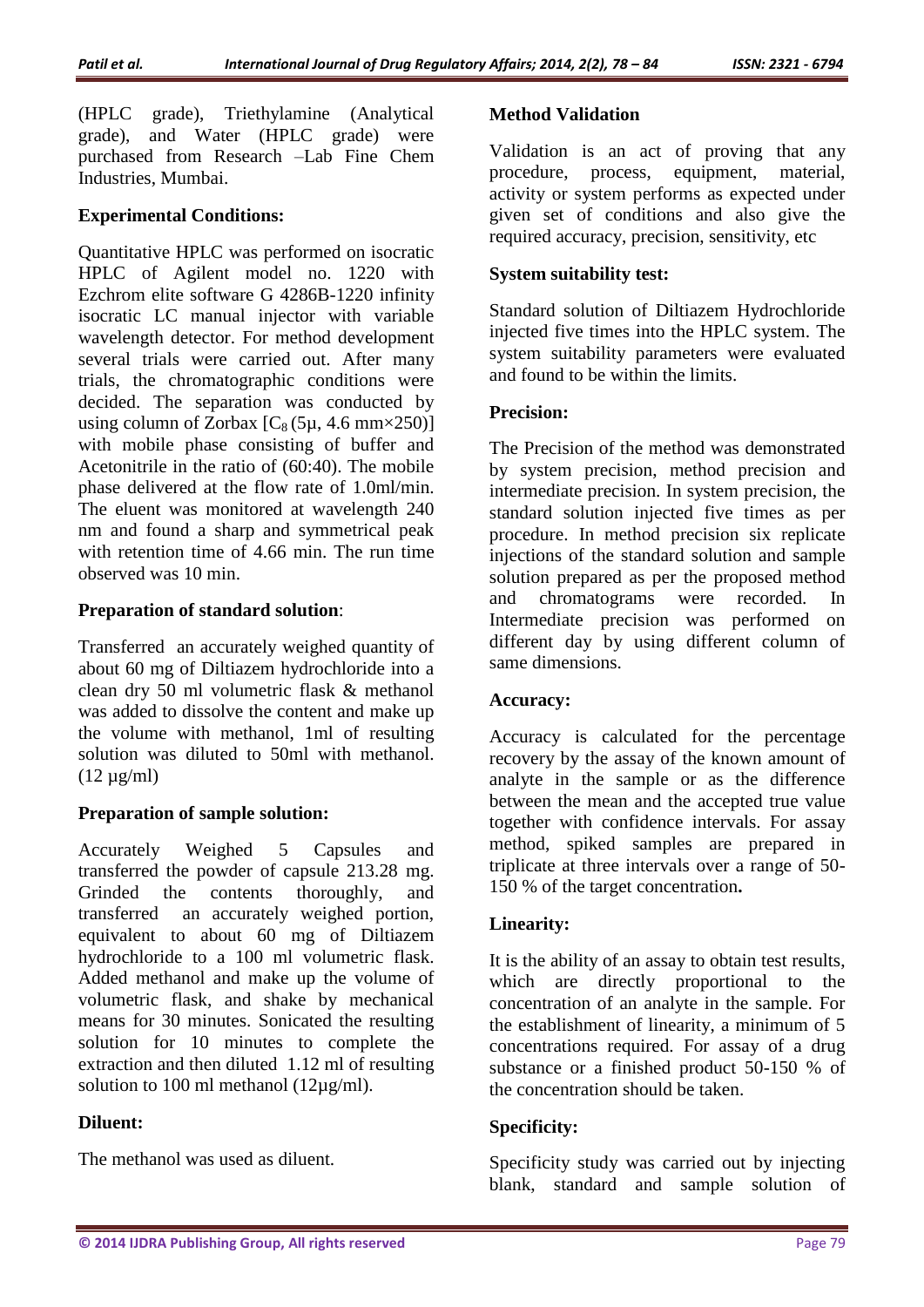Diltiazem Hydrochloride. It showed no interference of standard and sample in the

blank preparation.



**Figure 2:** Chromatogram for diluent







**Figure 4:** Specificity Standard chromatogram of Diltiazem Hydrochloride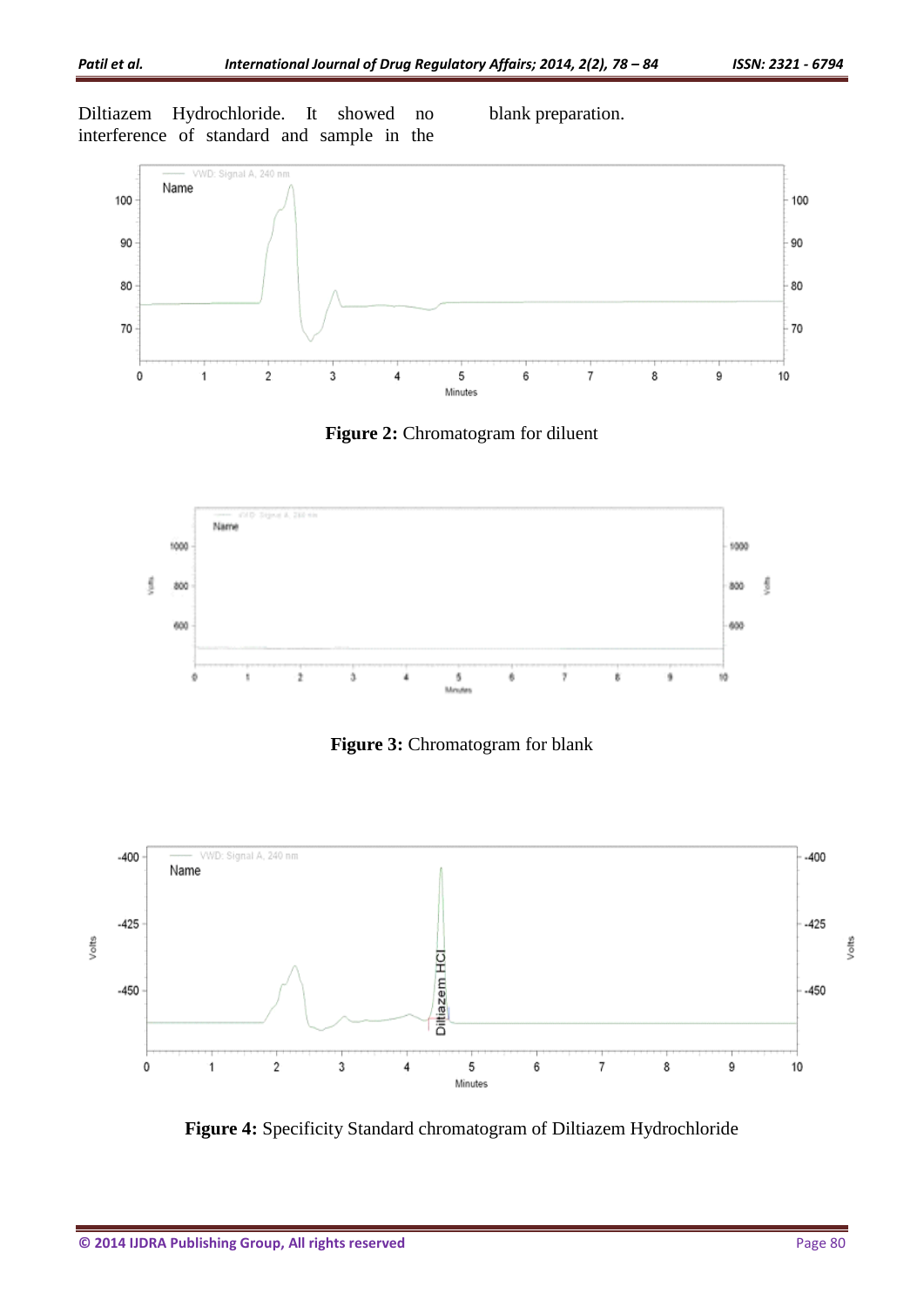

**Figure 5:** Specificity Sample chromatogram of Diltiazem Hydrochloride

#### **Robustness:**

The robustness of the methods was determined by performing the assay of the triplicate by deliberately alternating parameters and that the results are not influenced by different changes in the above parameters.

Change in wavelength:  $\pm 2$ nm

Change in flow rate:  $\pm$  0.2ml/min.

Change in  $pH: \pm 0.2$ 

### **Stability of analytical solution:**

Evaluate the stability in analytical solution by injecting the standard preparation and sample preparation of Diltiazem Hydrochloride at regular interval. The stability of solution is carried out after 0, 3, 6, 12, 24, hrs.

### **RESULTS AND DISCUSSION**

For the development of accurate and precise method for the quantitative estimation of

**Table 2: Results of System suitability Test**

Diltiazem Hydrochloride in bulk and pharmaceutical dosage form several trials were carried out. After many trials, the chromatographic conditions were finalized. The separation was conducted by using column of Zorbax  $[C_8 (5\mu, 4.6\text{mm} \times 250)]$  with mobile phase consisting of buffer and Acetonitrile in the ratio of (60:40). The mobile phase was delivered at the flow rate of 1.0ml/min. The eluent was monitored at wavelength 240 nm and found a sharp and symmetrical peak with retention time of 4.66min. The run time was 10 min.

|  |  | <b>Table 1: Result of Assay</b> |  |  |
|--|--|---------------------------------|--|--|
|--|--|---------------------------------|--|--|

| <b>Sample</b> | <b>Amount taken</b> | Area   | Assay  |
|---------------|---------------------|--------|--------|
| Standard      | $60$ mg             | 836126 | 98.44% |
| Sample        | 213mg               | 864991 |        |

| Sr. No         | <b>Sample</b> | Area     | R.T.  | <b>Theoretical plates</b> | <b>Tailing factor</b> |
|----------------|---------------|----------|-------|---------------------------|-----------------------|
| 1.             | <b>Blank</b>  |          |       |                           |                       |
| 2.             | Std. 1        | 857171   | 4.643 | 12643                     | 1.08                  |
| 3.             | Std. 2        | 874529   | 4.653 | 15479                     | 0.73                  |
| 4.             | Std. 3        | 860542   | 4.650 | 12840                     | 1.08                  |
| 5.             | Std. 4        | 884768   | 4.653 | 8631                      | 0.82                  |
| 6              | Std. 5        | 897971   | 4.660 | 8701                      | 0.84                  |
| <b>Average</b> |               | 874996.2 | 4.651 | 11658.8                   | 0.91                  |
| $%$ RSD        |               | 1.93     |       |                           |                       |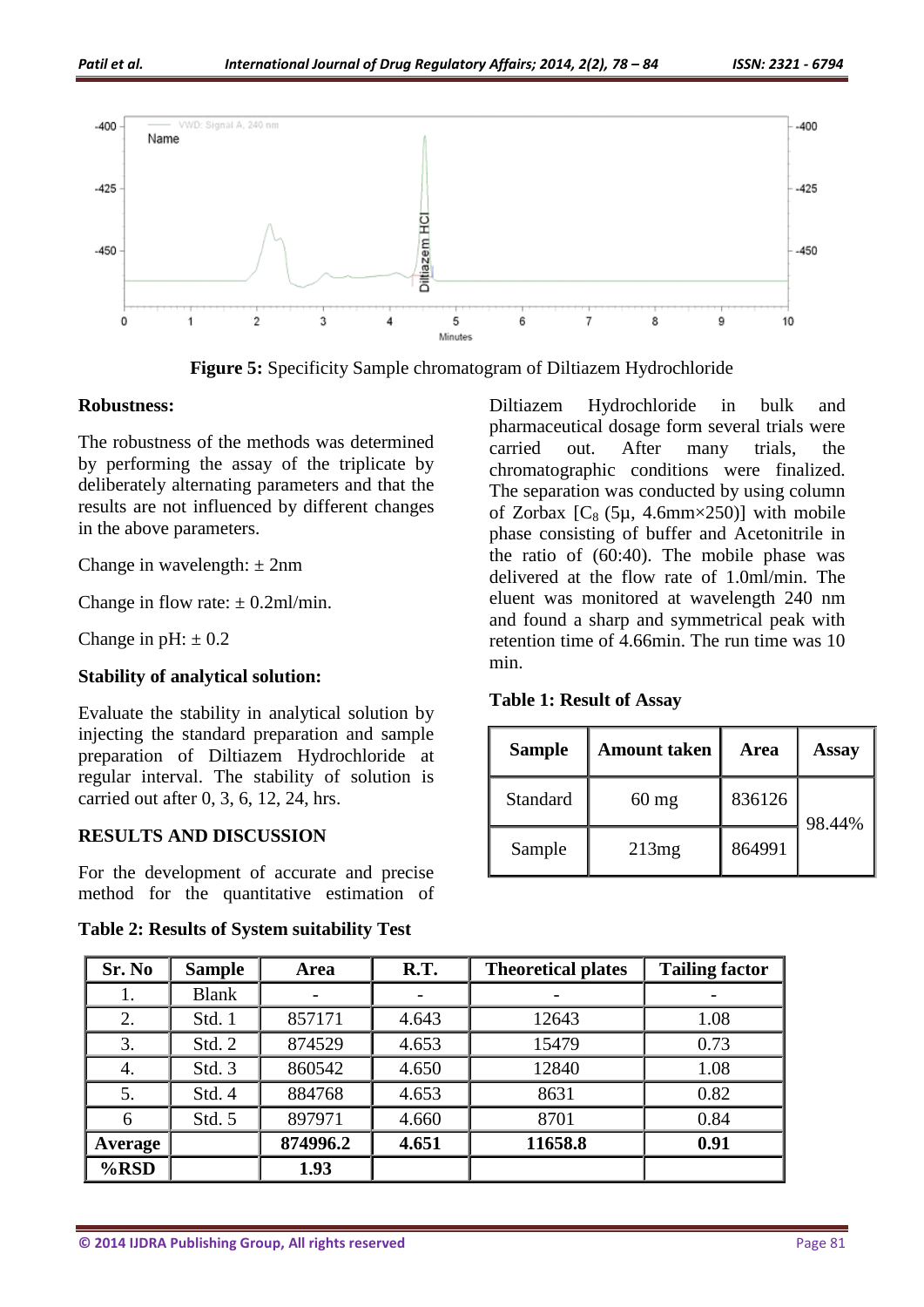The blank, standard solution and sample solution are injected. There should be no

interferences of standard and sample in blank preparation

| Sr. No  | <b>Sample</b> | <b>Area</b> | R.T   | <b>Theoretical</b> | <b>Tailing</b> |
|---------|---------------|-------------|-------|--------------------|----------------|
|         |               |             |       | <b>plates</b>      | factor         |
| 1.      | Std. 1        | 934671      | 4.627 | 7740               | 0.80           |
| 2.      | Std. 2        | 950554      | 4.627 | 8328               | 0.86           |
| 3.      | Std. 3        | 934881      | 4.630 | 8432               | 0.82           |
| 4.      | Std. 4        | 956217      | 4.627 | 7653               | 0.81           |
| 5.      | Std. 5        | 908143      | 4.627 | 7823               | 0.82           |
| 6       | Std. 6        | 932430      | 4.630 | 7574               | 0.82           |
| Average |               | 936149      | 4.628 | 7925               | 0.82           |
| $%$ RSD |               | 1.79        |       |                    |                |

# **Table 3: Results of System Precision**

The precision was performed to check for the consistent results and which are in the limits. The method and intermediate precisions are showing the results within the limits.

|  |  | Table 4: Results of Method Precision and Intermediate Precision |
|--|--|-----------------------------------------------------------------|
|--|--|-----------------------------------------------------------------|

| Sr. No  | Standard (% assay) | Sample (% assay) |
|---------|--------------------|------------------|
|         | 99.23              | 101.69           |
|         | 99.65              | 98.66            |
|         | 98.56              | 99.72            |
|         | 98.89              | 99.05            |
|         | 99.12              | 98.78            |
| 6       | 99.63              | 100.66           |
| Average | 99.18              | 99.76            |
| $%$ RSD | 0.42               | 1.26             |

### **Table 5: Results of specificity**

| Sr. No  | <b>Sample</b> | Area   | R.T   | <b>Theoretical</b> | <b>Tailing</b> |
|---------|---------------|--------|-------|--------------------|----------------|
|         |               |        |       | plates             | factor         |
| 1.      | <b>Blank</b>  |        |       |                    |                |
| 2.      | Std. 1        | 897971 | 4.660 | 8701               | 0.84           |
| 3.      | Std. 2        | 900018 | 4.673 | 9011               | 0.87           |
| 4.      | Std. 3        | 890884 | 4.680 | 8074               | 0.83           |
| 5.      | Std. 4        | 896700 | 4.687 | 8005               | 0.82           |
| 6       | Std. 5        | 894887 | 4.627 | 8421               | 0.82           |
| Average |               | 896092 | 4.665 | 8442               | 0.836          |
| $%$ RSD |               | 0.38   |       |                    |                |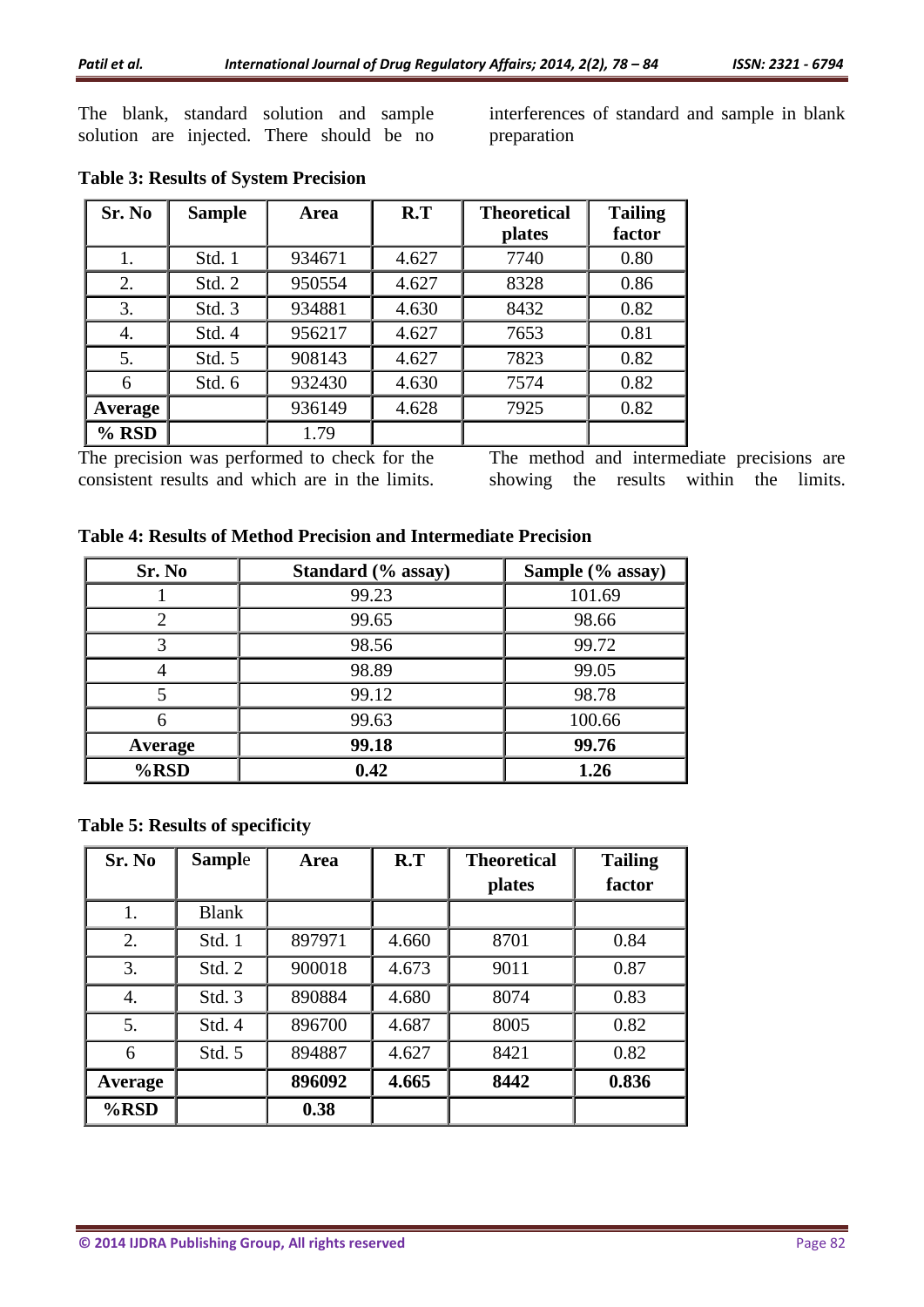# **Table 6: Results of Linearity**

| Concentration $(\mu g/ml)$ | Peak Area |
|----------------------------|-----------|
|                            | 3119245   |
|                            | 5438299   |
| $\overline{12}$            | 6925899   |
| 15                         | 8684575   |
|                            | 9735335   |

The proposed method was found linear and the range is 6μg/ml to 18μg/ml and correlation coefficient is 0.998.



**Figure 6:** Graph of linearity

The accuracy of the method was determined by the recovery studies, carried out at different levels 50%, 100% and 150%.

| <b>Spike Level</b> | Area    | Amt.         | Amt.         | %recovery | <b>Mean</b> | <b>SD</b> | $%$ RSD |
|--------------------|---------|--------------|--------------|-----------|-------------|-----------|---------|
| in $\%$            |         | <b>Added</b> | <b>Found</b> |           |             |           |         |
|                    | 4142188 | 0.006        | 0.0060       | 100.66    |             |           |         |
| 50%                | 3938906 | 0.006        | 0.00585      | 97.70     | 98.89       | 1.55      | 1.57    |
|                    | 4048460 | 0.006        | 0.00597      | 98.33     |             |           |         |
|                    | 5110526 | 0.0012       | 0.00122      | 101.66    |             |           |         |
| 100%               | 5285208 | 0.0012       | 0.00121      | 100.83s   | 101.38      | 0.47      | 0.472   |
|                    | 5314775 | 0.0012       | 0.00122      | 101.66    |             |           |         |
|                    | 8651678 | 0.0018       | 0.00177      | 98.33     |             |           |         |
| 150%               | 8722465 | 0.0018       | 0.00178      | 98.89     | 98.51       | 0.32      | 0.32    |
|                    | 8519110 | 0.0018       | 0.00177      | 98.33     |             |           |         |

# **Table 7: Results of Accuracy**

### **Results of stability solution**

Evaluate the stability in analytical solution by injecting the standard preparation and sample preparation at regular interval.

### **Table 8: Results of stability solution**

| <b>Stability in hours</b> | $%$ Assay |
|---------------------------|-----------|
|                           | 98.50     |
|                           | 99.90     |